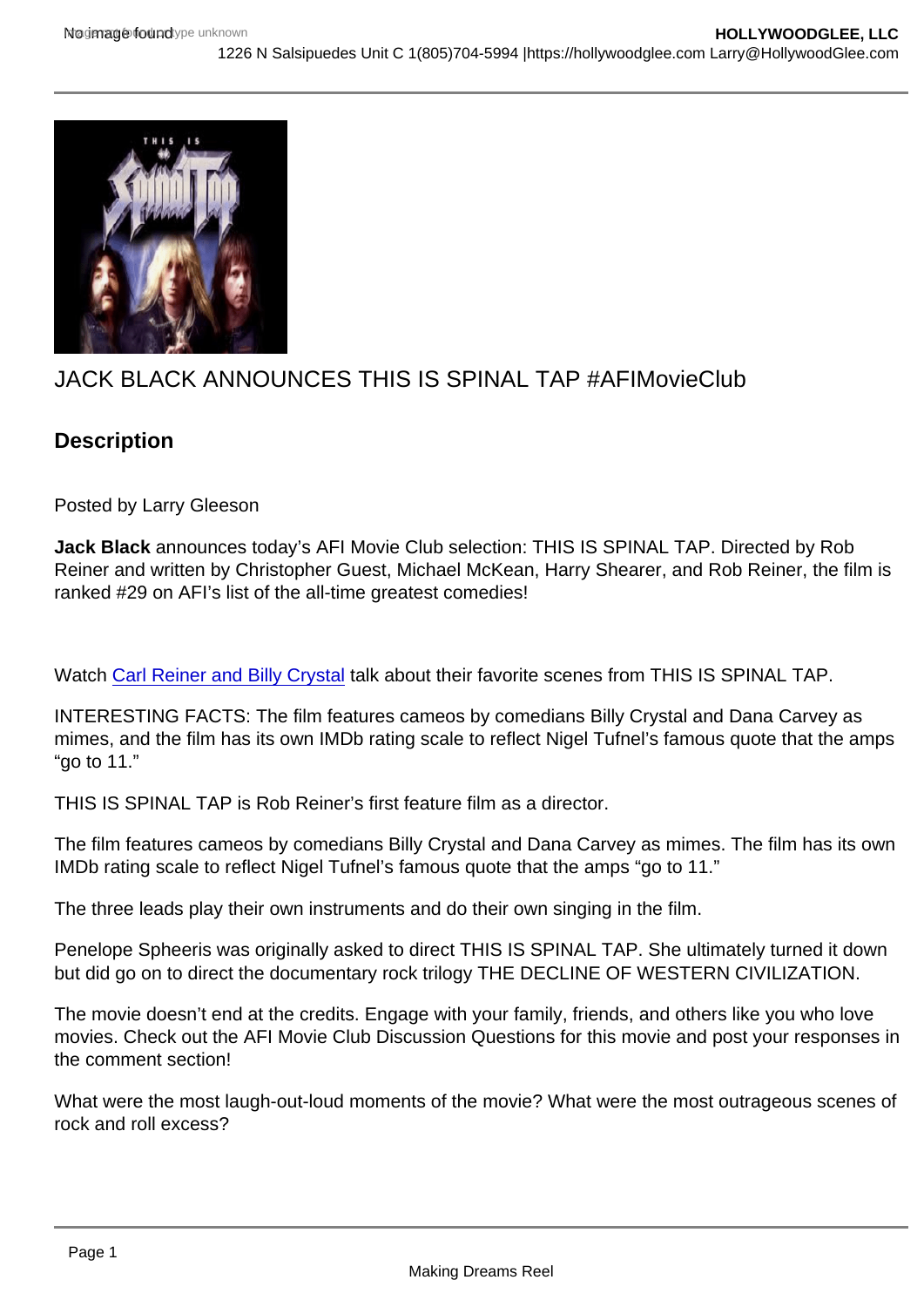-Which Spinal Tap band member do you like the most?

-Which real-life British rock stars do you think might have inspired the filmmakers?

-What did you think of the characters' ad-libbing throughout? Could you tell me that the film wasn't scripted?

-THIS IS SPINAL TAP marked the first of several mockumentaries created by Christopher Guest. Do you have a personal favorite?

-Why do you think THIS IS SPINAL TAP has achieved cult status?

-How would you rate THIS IS SPINAL TAP?

I hope the AFI Movie Club brings some inspiration and entertainment during this uncertain time when we are reminded "There's no place like home." AFI has created a global, virtual gathering of those who love the movies where each day's film – announced by a special guest – is accompanied by fun facts, family-friendly discussion points and material from the AFI Archive to bring the viewing experience to life. As a non-profit, AFI Movie Club is a member-powered organization, dependent upon the support of its movie fans. To support AFI Movie Club please consider [becoming a member](https://www.afi.com/support/?Op=join) or [donating](https://www.afi.com/support/?Op=donate).

## About AFI Movie Club

AFI Movie Club is a newly launched free program to raise the nation's spirits by bringing artists and audiences together – even while we are apart. AFI will shine a spotlight on an iconic movie each day, with special guests announcing select AFI Movies of the Day in short videos posted on AFI.com and social media platforms. Audiences can "gather" at AFI.com/MovieClub to find out how to watch the featured movie of the day with the use of their preexisting streaming service credentials. The daily film selections will be supported by fun facts, family discussion points and exclusive material from the AFI Archive to enrich the viewing experience. Audiences can continue the conversation online using the hashtag #AFIMovieClub . Learn more at AFI.com and follow us on social media at Facebook.com/ AmericanFilmInstitute, [youtube.com/AFI,](http://youtube.com/AFI) [twitter.com/AmericanFilm](http://twitter.com/AmericanFilm), and Instagram.com/ AmericanFilmInstitute.